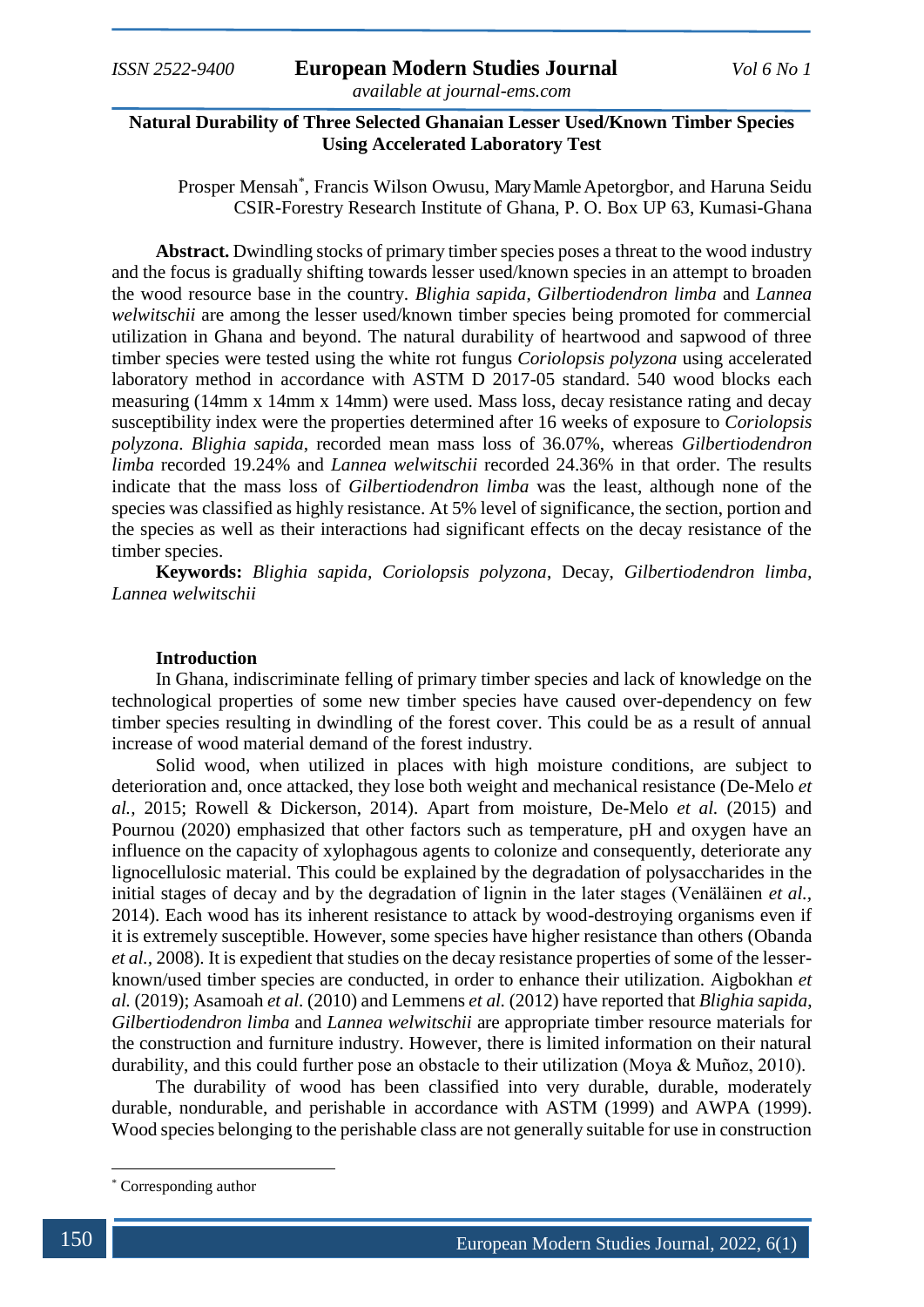works and cannot withstand damp environment or last long when in contact with the ground (Sadiku *et al.,* 2021). The natural resistance demonstrated by some timber species is the resultant effect of the presence of extractive compounds in the heartwood region. The relationship between durability and extractive compounds is primarily due to phenolic compounds (Syofuna *et al.,* 2012). Although the heartwood of most wood species exhibits excellent resistance to biodegradation, the resistance is sometimes diminished in the sapwood (De-Angelis *et al.,* 2018; Sadiku *et al.,* 2021). The sapwood undergoes numerous changes, a part of which is the formation of extractive compounds that are transformed progressively into the heartwood. The presence of these extractive compounds in sufficient quantities prevents or minimizes the severity of attack by destructive organisms when the extractive compounds are toxic. However, the toxicity of these extractive compounds varies within and between species and in their chemical properties (Sadiku *et al.,* 2021; Vuckovic *et al.,* 2011).

*Blighia sapida* (Akye fufuo) is a middle canopy tree growing up to 25 m tall with branchless bole of 15 m and diameter of 80 cm. The minimum mean stocking density in Ghana is estimated at 255 trees per sqkm of stems greater than 30 cm diameter at breast height (dbh) and about 72 trees per sqkm of stems greater than 70 cm dbh. About 6,840 trees of merchantable diameter (above 70 cm dbh) can be harvested every year and this will provide a round log volume of about  $39,500 \text{ m}^3$  (Asamoah *et al.,* 2020). Log production is from sustainably managed production natural forest based on the Ghana forest management standards (Appiah, 2001; Hansen & Treue, 2008). Timber exploitation is done on a selective harvesting cycle of 30 to 40 years. At each harvest, the number of stems harvested amounts to less than 30% of all the stems above 30 cm dbh and only stems equal and above 70 cm dbh are harvested. About 50% of the tree population above 70cm diameter are retained for seed production as well as for canopy trees to maintain the architecture of the natural forest for environmental services (Asamoah *et al.,* 2020).

*Gilbertiodendron limba* (Tetekon) grows up to 25 m tall with a short bole of 15 m and up to 70 cm in diameter. The minimum stack density in Ghana is estimated at 86 trees per sqkm of stems greater than 30 cm diameter at breast height (dbh) and about 35 trees per sqkm of stems greater than 70 cm dbh. About 3,354 trees of merchantable diameter (above 70 cm dbh) can be harvested every year and this will provide a round log volume of about 19, 400  $m<sup>3</sup>$ . Log production is from sustainably managed production natural forest based on the Ghana Forest Management standards (Asamoah *et al.,* 2020). Minimum mean stocking density in Ghana is estimated at 131 trees per sqkm of stems greater than 30 cm diameter at breast height (dbh) and about 39 trees per sqkm of stems greater than 70 cm dbh. About 3,672 trees of merchantable diameter (above 70 cm dbh) can be harvested every year and this will provide a round log volume of about 21,200 m<sup>3</sup> (Asamoah *et al.*, 2020).

*Lannea welwitschii* (Kumanini) grows up to 30 to 35 m tall with a bole branchless up to 15 to 26 m, and up to 100 to 120 cm in diameter. Suitable for round log production. Minimum mean stocking density in Ghana is estimated at 131 trees per sqkm of stems greater than 30 cm diameter at breast height (dbh) and about 39 trees per sqkm of stems greater than 70 cm dbh. About 3,672 trees of merchantable diameter (above 70 cm dbh) can be harvested every year and this will provide a round log volume of about 21,200 m<sup>3</sup> (Asamoah *et al.*, 2020). About 50% of the tree population above 70cm diameter are retained for seed production as well as for canopy trees to maintain the architecture of the natural forest for environmental services (Asamoah *et al.,* 2020).

As a result of rapid exploitation of commercial timber species from the forests of Ghana and the difficulty involved in the natural and artificial regeneration of some timber species, the country will in the coming years rely mostly on the new timber species to supply the wood needs of the country and for export. There are about 680 timber species in the natural forest of Ghana out of which only 20 are utilized economically (Appiah, 2013; Obiri *et al.,* 2002).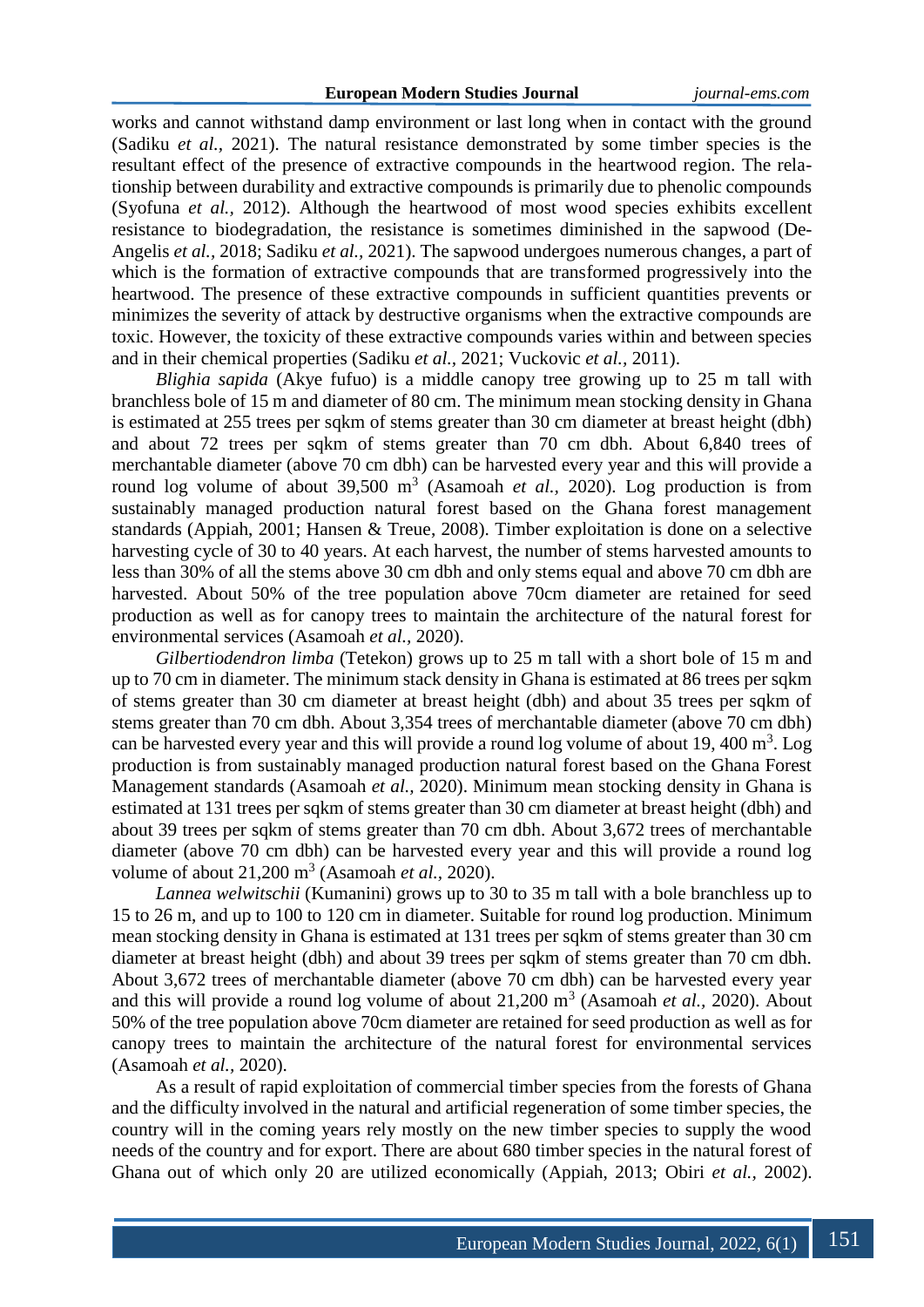Therefore, there is the urgent need to shift from concentration on a few primary timber species to a broader range of species. To accomplish this will require promotion of the lesser-used and lesser-known timber species in Ghana.

Decay resistance has implications on end-use of any given timber species, since it determines its service-life and replacement cost. Naturally toxic compounds from durable woods may lead to the development of more effective wood preservatives, while naturally durable woods may also become an important option where there are concerns for environmental safety of wood preservatives (Gérardin, 2016; González-Laredo *et al.,* 2015). Hence resistance to fungal attack is a very desirable quality for wood utilisation. Thus, for effective promotion and utilization of these timber species, their natural durabilities among other wood technological properties have to be assessed in order to determine their commercial value. This study seeks to evaluate the natural decay resistance of *B. sapida*, *G. limba* and *L. welwitschii* timber species from Moist Semi-Deciduous (MSD) ecological forest zone in Ghana.

### **Materials and Methods**

### **Selection and Extraction of Timber Species**

*Blighia sapida*, *Gilbertiodendron limba* and *Lannea welwitschii* were selected for the study because they were potential timber species that are among the lesser-used and lesserknown timber species being promoted by BVRio for commercial utilization in Ghana and beyond.

Three disc-shaped samples of thickness 30 mm were cut from the butt, middle and the top (Figure 1) of two matured trees each of *Blighia sapida* (Akye), *Gilbertiodendron limba* (Tetekon) and *Lannea welwitschii* (Kumanini) using a chainsaw machine. The trees of these species were randomly extracted from Bobiri forest (Latitude  $6^{\circ}$  39' and  $6^{\circ}$  44'N, Longitude  $1^{\circ}$ 15' and 1° 23'W) reserve in Ashanti Region, located in the Moist Semi-Deciduous forest Zone (MSDZ) of Ghana. The average diameter of the selected trees at 1.3 meters above ground (dbh) were 68.85 cm, 48.72 cm and 63.59 cm for *B. sapida*, *G. limba* and *L. welwitschii*, respectively.

#### **Preparation of Test Specimens**

Wood disc were ripped into strips and further processed into strips of inner-heartwood, outer-heartwood and sapwood from the base, middle and the top (Figure 1) of each of the timber species. The selected defect-free wood strips were subsequently cross-cut into cubes of dimensions 14 mm x 14 mm x 14 mm blocks (longitudinal x tangential x radial) (Figure 1). One hundred and eighty (180) wooden cubes each of *B. sapida*, *G. limba* and *L. welwitschii* were used for the study, making a total of five hundred and forty (540) specimens. The fungal species used, *Coriolopsis polyzona* was supplied by the Plant Pathology Section of the CSIR-Forestry Research Institute of Ghana.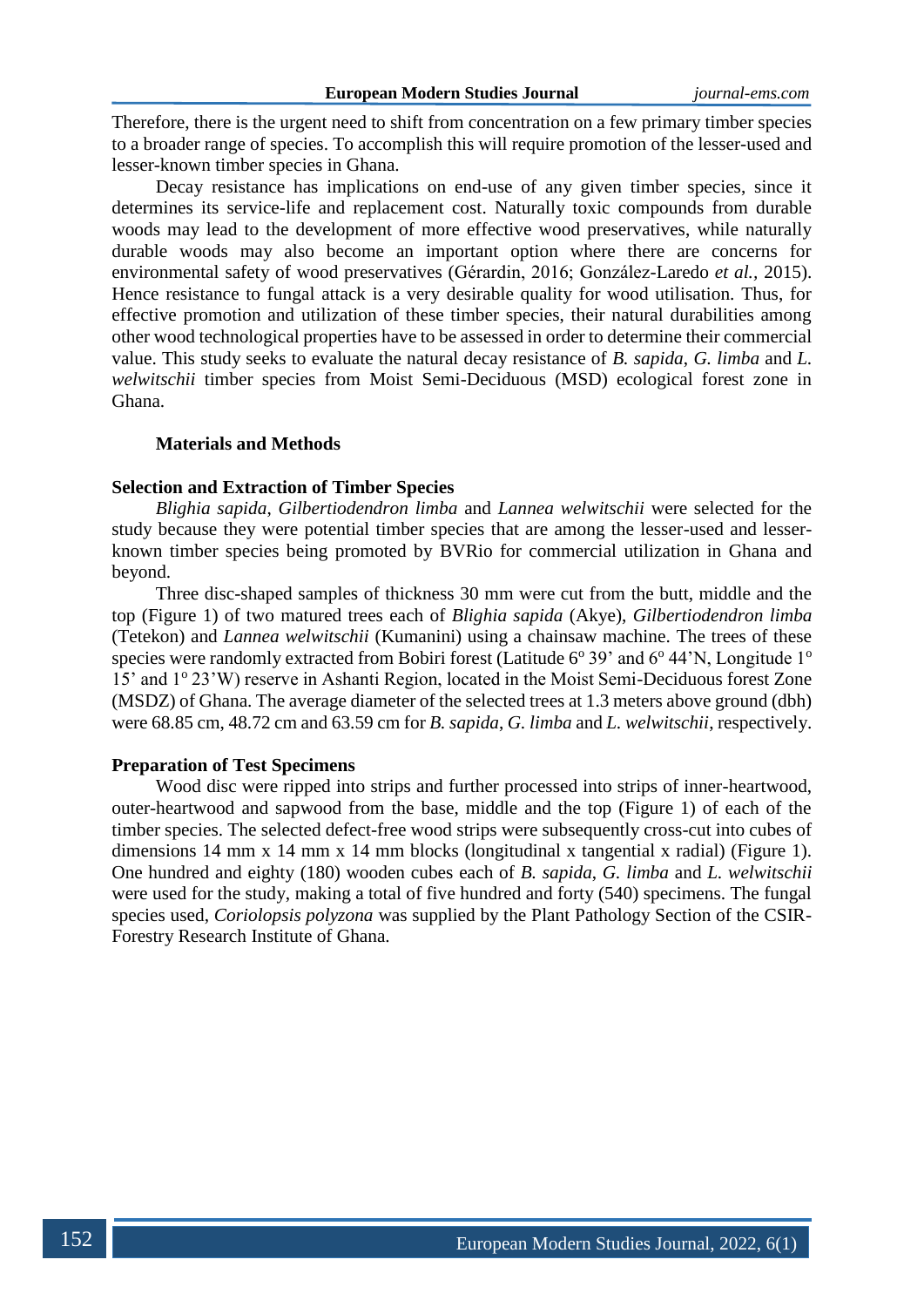

**Figure 1. Graphical representation of the selection of study specimens**

The decay test was conducted using simple accelerated laboratory (Soil block) method in accordance with ASTM D 2017-05 (2005), which establishes that the test specimens should be conditioned before and after fungal attack in an air-forced at  $50 \pm 1$  °C, weighed, sterilized and submitted to colonized environment for fungal attack, in a controlled environment at  $27 \pm$ 1 <sup>o</sup>C and 70  $\pm$  4 relative humidity (RH). Subsequently, the specimens were oven-dried at 103 $\pm$ 2  ${}^{0}C$  for 24 hours. The specimens were then cooled to room temperature in a desiccator for each timber species and the weight for each specimen per species was taken to represent the initial dry weight.

# **Decay Resistance Test of Specimen**

Decay chamber was prepared using two hundred and seventy French-square-bottles (Kohl bottles), three-quarter filled with moistened sieved garden/agricultural soil at pH of 6.2 and a holding capacity of 39%. Two hundred and seventy (270) strips of *Triplochiton scleroxylon* wood were selected according to the number of French-square-bottles available. These were immersed in distilled water overnight and placed on top of the soil in the Frenchsquare-bottles (Kohl bottles). The bottles were loosely closed with their plastic screw-lids and sterilized in an autoclave at a temperature of  $121<sup>0</sup>C$  with a pressure of 15 psi for 20 minutes (Figure 2). After cooling, actively growing mycelium discs of *Coriolopsis polyzona* of diameter 10 mm were introduced on each of the *T. scleroxylon* wooden strip in fungi growing incubator (Figure 3).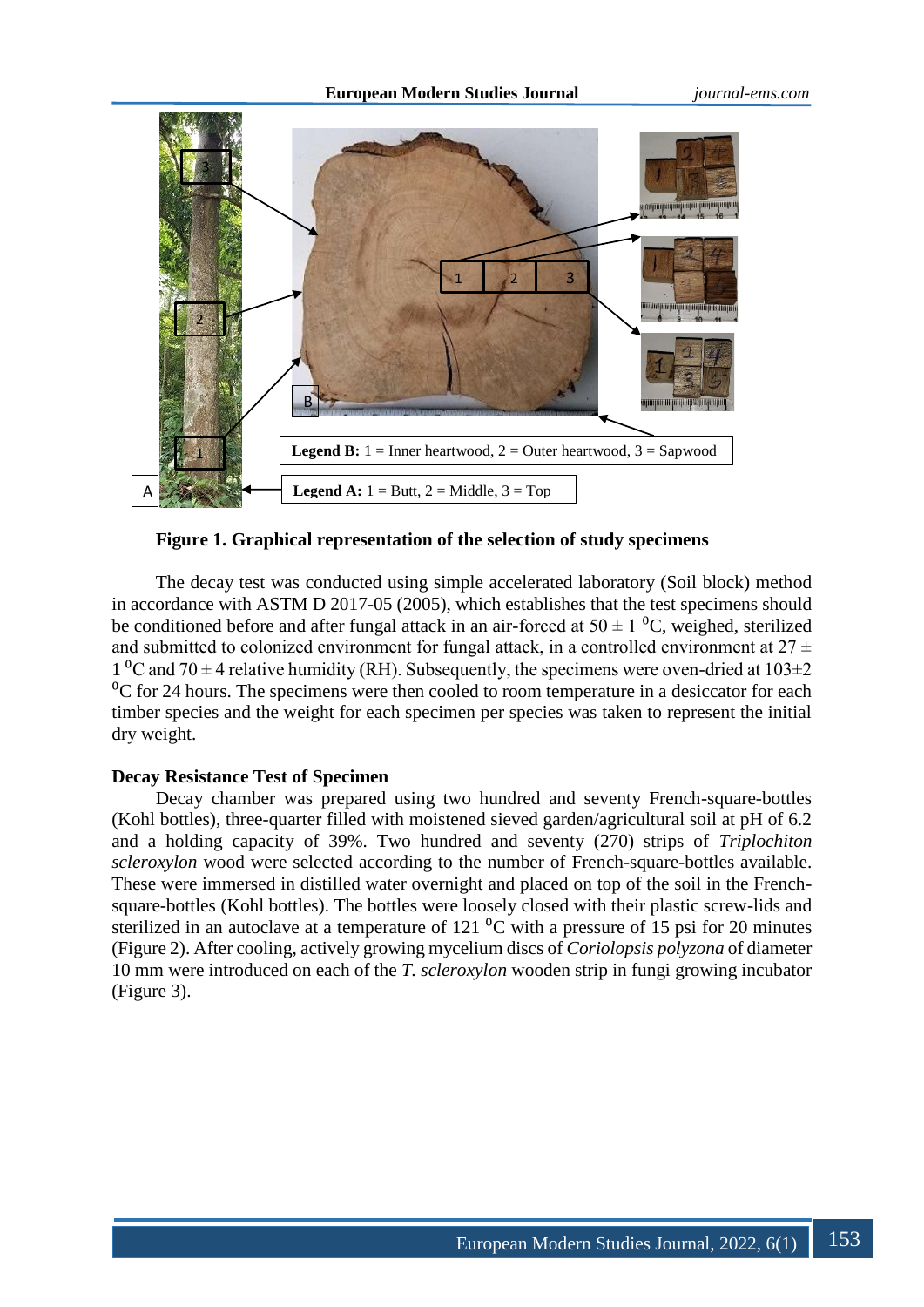#### **European Modern Studies Journal** *journal-ems.com*



**Figure 2. Sterilization of substrate in an autoclave**



**Figure 3.** *Coriolopsis polyzona* **introduced on the substrate for complete colonization**

The bottles and their contents were placed in fungi growing incubator at a temperature and relative humidity of 25  $\degree$ C and 70 %, respectively for 4 weeks for complete fungal colonization of the *T. scleroxylon* strips (Figure 4). Thereafter, the oven-dried sterilized specimens of the *B. sapida*, *G. limba* and *L. welwitschii* were gently placed on the mycelial mat that had formed on the *T. scleroxylon* strips in the French-square-bottles under sterile conditions (Figure 5).



**Figure 4. Decay fungus colonizing substrate**



**Figure 5. Decay fungus feeding on the test specimens**

The set-ups were then incubated again for 16 weeks at a temperature and relative humidity of 25 °C and 70 % respectively to allow the *C. polyzona* to feed on the *B. sapida*, *G. limba* and *L. welwitschii* specimens (Figure 4). At the end of the period, the specimens were removed from the bottles, cleaned by gently removing any adhering mycelium and then oven dried for 24 hours at a temperature of  $103 \pm 2$  °C until a constant mass was recorded. The percentage mass loss caused by the action of the decaying fungus was determined as shown in Equation 1:

Percentage weight loss 
$$
(\%) = \frac{\text{Im-Fm}}{\text{Im}} \times 100
$$
 (1)

Where:

Im = Initial oven-dry mass of specimen  $Fm = Find over-dry mass of specimen$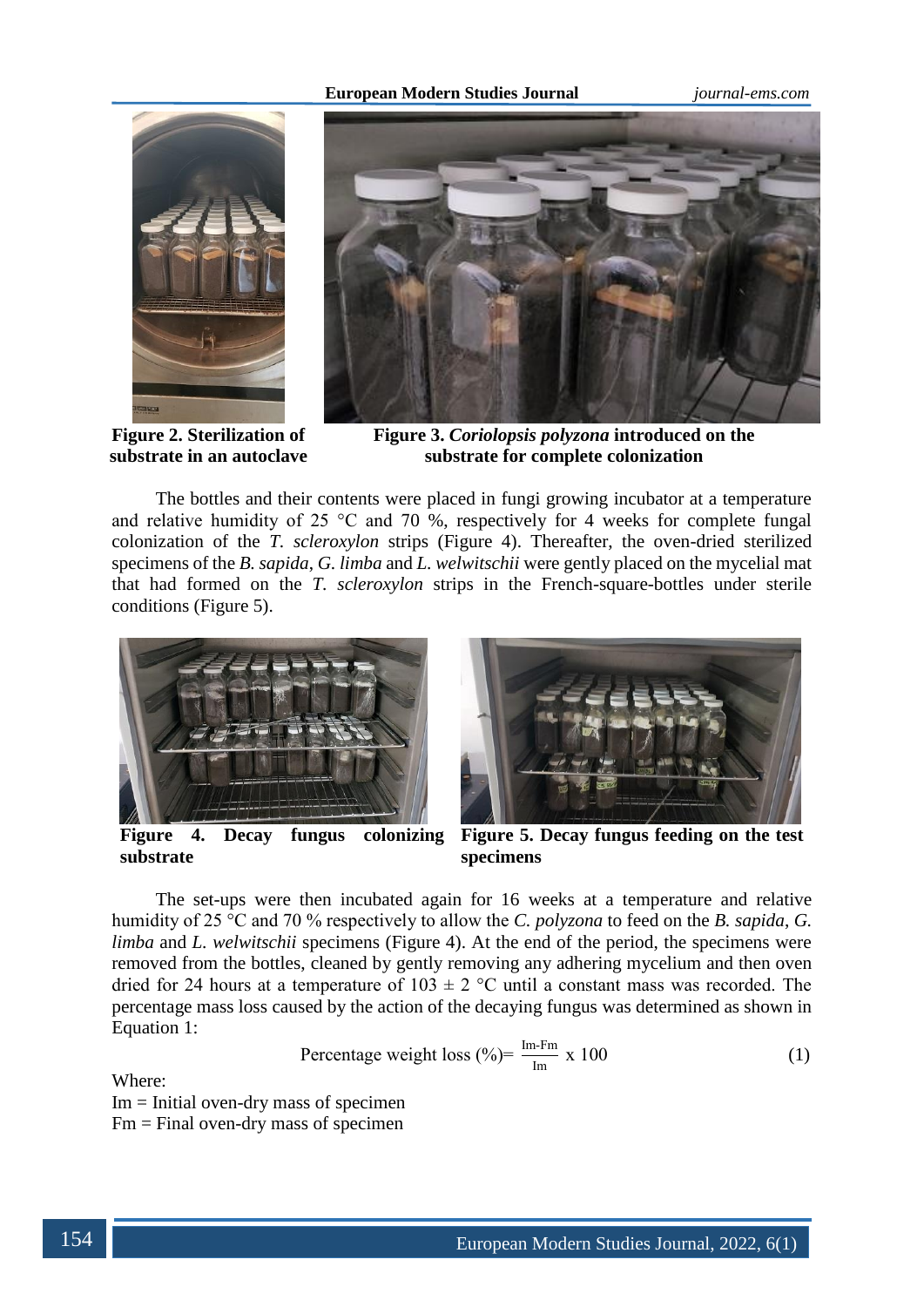### **European Modern Studies Journal** *journal-ems.com*

## **Decay Resistance Rating of Test Specimen**

The decay resistance rating of the test specimens (*B. sapida*, *G. limba* and *L. welwitschii*) was based on the mass loss classification adopted from the ASTM D2017-05 (2005) as indicated in Table 1.

| Average weight loss $(\%)$ | Decay resistance class            |
|----------------------------|-----------------------------------|
| $0-10$                     | Highly resistance (Class I)       |
| $11 - 24$                  | Resistance (Class II)             |
| 25-44                      | Moderately resistance (Class III) |
| 45 and above               | Susceptible (Class IV)            |

**Table 1. Decay resistance class for percentage weight loss**

# **Decay Susceptibility Index**

Curlings and Murphy (2002) proposed method for determination of decay susceptibility index (DSI) was used to determine the intensity of attack of the decay fungus on the wood specimen used for the study. The actual mass losses of *B. sapida*, *G. limba* and *L. welwitschii* specimens caused by *C. polyzona* were compared with the mass losses of the appropriate reference timber (*Terminalia superba*). Based on this method the DSI for the specimens were computed as shown in Equation (2):

Decay susceptibility index (
$$
\%
$$
) =  $\frac{\text{MLs}}{\text{MLc}}$  x 100 (2)

Where:

 $MLs = Mass$  loss of the wood specimen

MLc = Mass loss of the appropriate reference timber (*T. superba*)

## **Statistical Analysis**

The data obtained was analysed using descriptive and inferential statistics. Statistical software used for the analyses was version 20 of Statistical Package for Social Scientists (SPSS). The mean and standard deviation of the percentage weight loss were computed and the decay resistance class determined. Tukey's multiple comparison of means was used to establish significant difference between means of decay susceptibility index at 5% level of significance.

## **Results**

The results obtained after 16-week exposure and analyses are classified into decay resistance, decay resistance rating and decay susceptibility index (DSI).

# **Decay Resistance**

The percentage mass loss of specimens extracted from sections of the stems of the three timber species exposed to *Coriolopsis polyzona* in the accelerated laboratory test, are shown in Figure 6. Generally, the highest mass losses were recorded by the tops of all the trees of the three timber species with *L. welwitschii* t2 recording (58.66%) followed by *B. sapida* t2 (47.88%), *B. sapida* t1 (39.59%), *L. welwitschii* t1 (37.45%), *G. limba* t1 (26.46%) and *G. limba* t2 (25.21%) in decreasing order. In the middle portions, *B. sapida* t2 recorded the highest mass losses of 39.43% whereas *B. sapida* t1 recorded 30.91% followed by *L. welwitschii* t2 (19.43%), *L. welwitschii* t1 (19.12%), *G. limba* t1 (18.92%) and *G. limba* t2 (17.58%) in decreasing order. Similar trend of mass losses were recorded in the butt sections of specimens with *B. sapida* t2 recording 30.63%, followed by *B. sapida* t1 (27.97%), *L. welwitschii* t2 (15.84%), *L. welwitschii* t1 (15.21%), *G. limba* t1 (14.03%) and *G. limba* t2 (13.26%).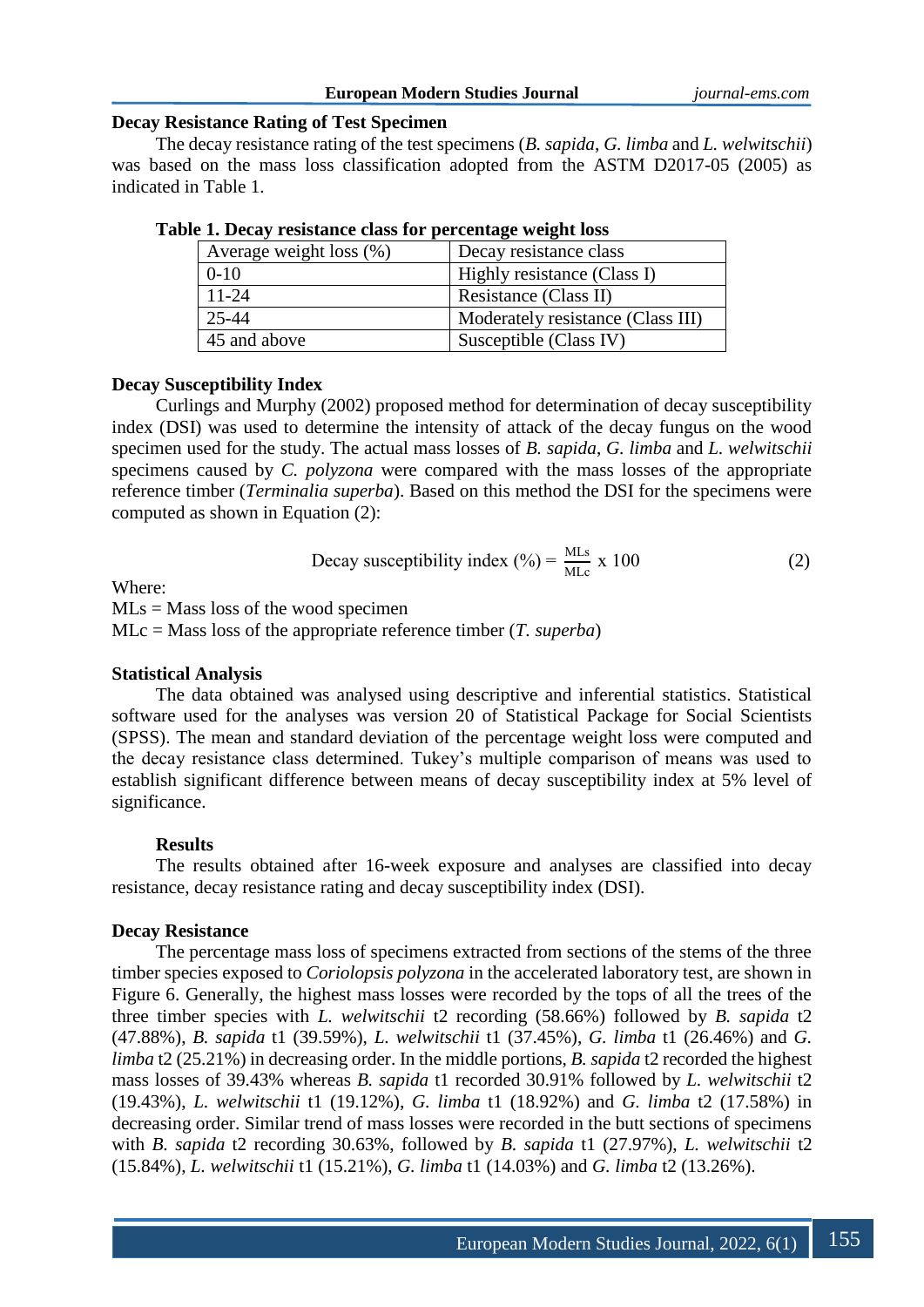However, for the same trees, the portions exhibited different trend of mass losses. The highest mass loss was obtained for the sapwood of *B. sapida* t2 (45.05%) followed by *B. sapida* t1 (37.20%), *L. welwitschii* t2 (27.28%), *L. welwitschii* t1 (26.38%), *G. limba* t1 (23.33%) and *G. limba* t2 (21.69%) in decreasing order (Figure 7). Similar trends of mass loss were obtained for outer heartwood and inner heartwood with *B. sapida* t2 recording the highest and *G. limba* t2 recording the least.

The results further indicated that although *B. sapida* t1 and *B. sapida* t2 recorded different mass losses of similar trend, there was a significant difference in the values recorded according to Tukey's honest significance difference (HSD) at 0.05. However, there was a significant difference in the mass losses obtained for the tops of *L. welwitschii* t1 and *L. welwitschii* t2. *G. limba* t<sub>2</sub> with the least mass losses in all the sections recording significance differences between all the values of the sections according to Tukey's HSD at 0.05. Comparatively, wood specimens obtained from *G. limba* recorded lower mass losses than the other species in the study.

Furthermore, for all the sapwood and heartwood portions of the selected timber species, there was no significant difference  $(p < 0.5)$  in the mass loses recorded for their portions except the sapwoods of *B. sapida* t1 and *B. sapida* t2 (Figure 7). Along the sections (i.e. from Butt, Middle and to the Top) of the wood, mass loss of all the specimens increased from the butt to the top, whereas a decrease in mass loss was recorded across the portions from sapwood, outer heartwood to the inner heartwood of the wood (Figure 7).

Along the sections, the highest mass loss (58.66%) was obtained for top of *L. welwitschii* t2 whereas the minimum mass loss (13.26%) was recorded for the butt of *G. limba* t2 (Figure 4). Across the portions, the highest mass loss (45.05%) was recorded for sapwood of *B. sapida* t2 as the minimum mass loss mass loss (15.86%) was recorded for the inner heartwood of *G. limba* t2 (Figure 7). The differences in mass loss along the sections (F=1339.472, DF=2,  $p=0.00$ ) and across the portions (F=199.772, DF=2,  $p=0.00$ ) of the test specimens were significant.



**Figure 6. Mean mass loss (%) of wood species from sections of the stem** Legend:  $t1 =$  tree 1,  $t2 =$  tree 2 Sections: Butt, Middle and Top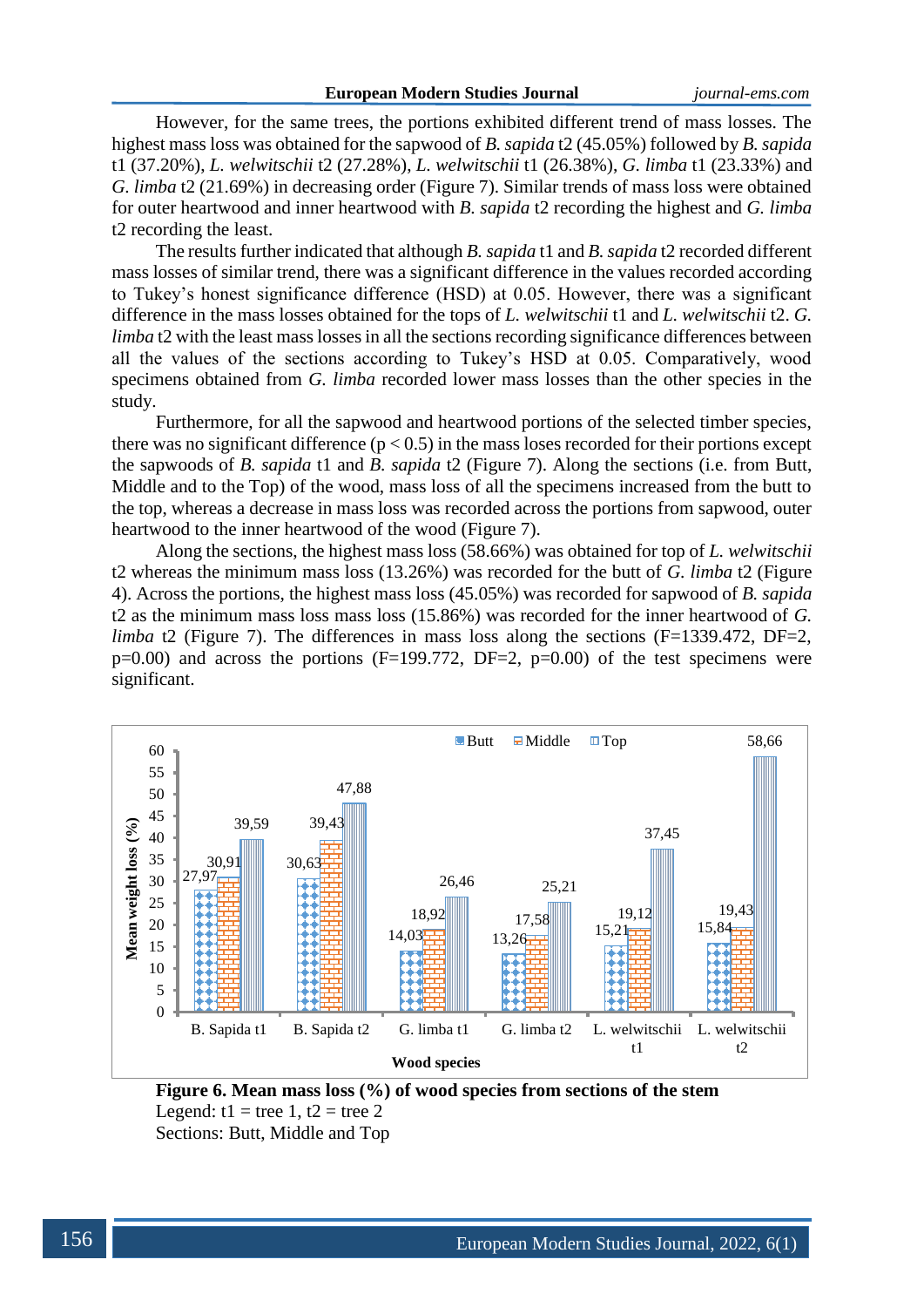

**Figure 7. Mean mass loss (%) of wood species from portions of the stems** Legend:  $t1 =$  tree 1,  $t2 =$  tree 2

Portions: Inner Heartwood, Outer heartwood and Sapwood

# **Decay Resistance Rating**

The effect of the species, sections and the portion of selected specimens on the decay resistance properties of wood is as indicated in Table 2. The ANOVA results showed that at 5% level of significance, the species, sections and the portions had significant effect on the decay resistance of the wood specimens used (p-value  $< 0.01$ ). The multiple coefficient of determination value  $R^2$  and root mean square error (RMSE) of the ANOVA model were 0.9710 and 2.1211, respectively. These suggest that about 97% of the variability in the decay of the selected timber trees could be explained by the species, the section and the portions the specimens were selected from.

| <b>Source</b>              | DF             | <b>ANOVA SS</b> | <b>Mean square</b> | <b>F-ratio</b> | p-value |
|----------------------------|----------------|-----------------|--------------------|----------------|---------|
| <b>Species</b>             | $\overline{4}$ | 11036.076       | 2759.019           | 613.278        | $0.00*$ |
| Sections                   | 2              | 12052.052       | 6026.026           | 1339.472       | $0.00*$ |
| Portions                   | $\overline{2}$ | 1797.472        | 898.736            | 199.772        | $0.00*$ |
| <b>Species x Sections</b>  | $\overline{4}$ | 1393.930        | 174.241            | 38.731         | $0.00*$ |
| <b>Species x Portions</b>  | 8              | 189.842         | 23.730             | 5.275          | $0.00*$ |
| <b>Sections x Portions</b> | $\overline{4}$ | 430.846         | 107.711            | 23.942         | $0.00*$ |
| Species x Sections x       | 16             | 296.929         | 18.558             | 4.125          | $0.00*$ |
| Portions                   |                |                 |                    |                |         |
| Error                      | 180            | 809.785         | 4.499              |                |         |
| Total                      | 225            | 206087.557      |                    |                |         |

| Table 2. ANOVA of decay property of Blighia sapida, Gilbertiodendron limba and |  |  |  |
|--------------------------------------------------------------------------------|--|--|--|
| Lannea welwitschii                                                             |  |  |  |

Note: \*Statistically significant at 0.05 level of significance, DF = Degree of freedom Portions: Inner Heartwood, Outer heartwood and Sapwood. Sections: Butt, Middle and Top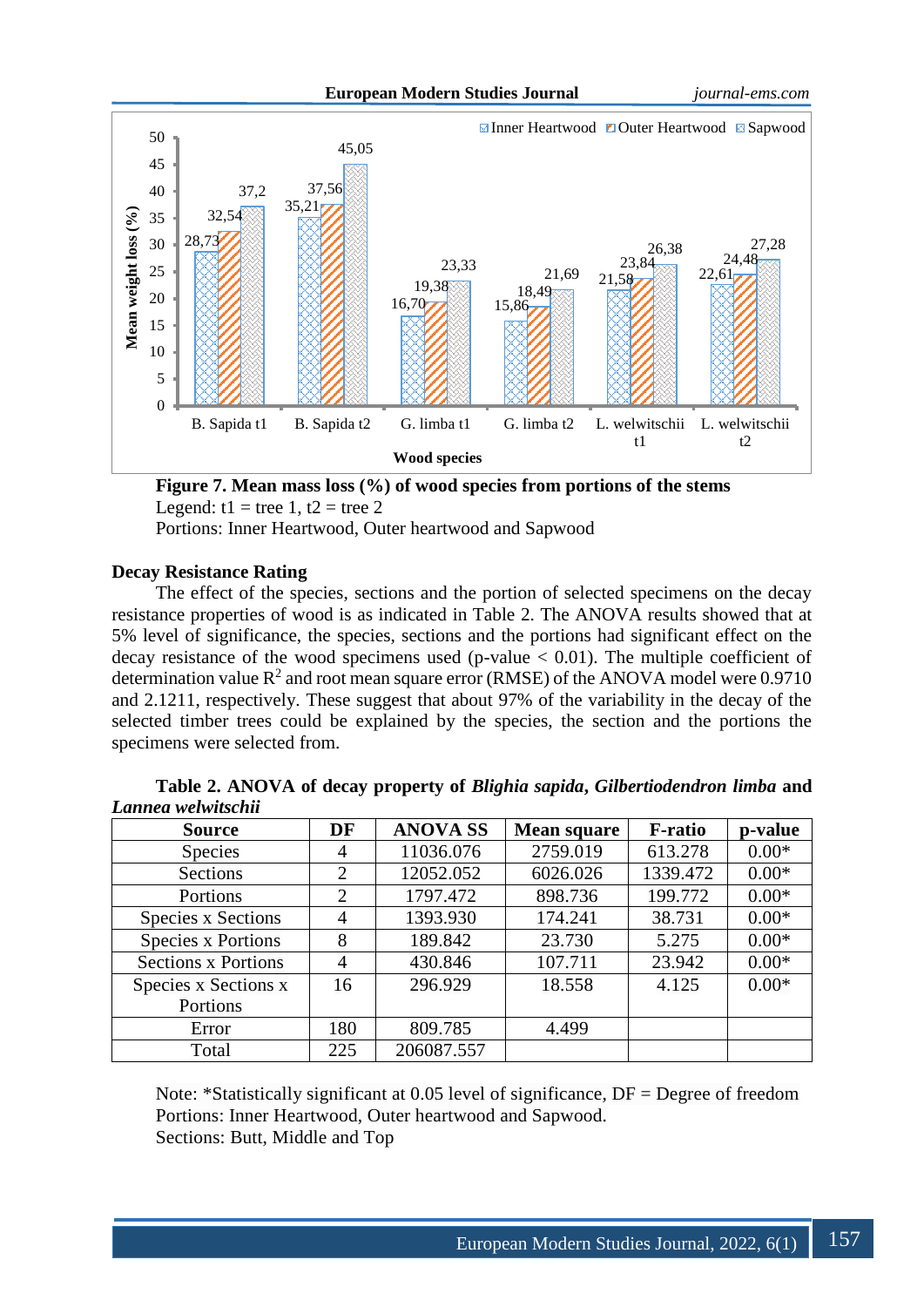## **European Modern Studies Journal** *journal-ems.com*

The results obtained from the mass loss caused by *C. polyzona* on the selected timber species are as summarized in Table 3. The butts and middle sections of *G. limba* and *L. welwitschii* were resistant to the decay fungus obtaining average mass losses of 13.65%, 18.25% & 15.53%, 19.28%, respectively whereas that of *B. sapida* were moderately resistant with average mass losses of 29.30%, 35.17%, in the same order. The result further indicated that the attack was intense at the Top of *B. sapida* t2 as it is rated susceptible to *C. polyzona* attack.

|                                    | Tested      |       |                     |         |         |            |
|------------------------------------|-------------|-------|---------------------|---------|---------|------------|
| Wood species                       | Sections    | Inner | Outer               |         |         | Durability |
|                                    |             |       | heartwood heartwood | Sapwood | Average | rating     |
| Blighia Sapida (Tree 1)            | <b>Butt</b> | 25.73 | 26.70               | 31.48   | 27.97   | Class III  |
|                                    | Middle      | 26.54 | 32.61               | 33.59   | 30.91   | Class III  |
|                                    | Top         | 33.91 | 38.33               | 46.53   | 39.59   | Class III  |
| Blighia Sapida (Tree 2)            | <b>Butt</b> | 26.63 | 28.91               | 36.34   | 30.63   | Class III  |
|                                    | Middle      | 38.89 | 38.99               | 40.42   | 39.43   | Class III  |
|                                    | Top         | 40.49 | 44.78               | 58.38   | 47.88   | Class IV   |
| Gilbertiodendron limba             | <b>Butt</b> | 13.46 | 13.61               | 15.01   | 14.03   | Class II   |
| (Tree 1)                           | Middle      | 14.72 | 18.17               | 23.86   | 18.92   | Class II   |
|                                    | Top         | 21.93 | 26.35               | 31.11   | 26.46   | Class III  |
|                                    | <b>Butt</b> | 12.74 | 12.92               | 14.11   | 13.26   | Class II   |
| Gilbertiodendron limba<br>(Tree 2) | Middle      | 13.96 | 17.66               | 21.13   | 17.58   | Class II   |
|                                    | Top         | 20.88 | 24.90               | 29.84   | 25.21   | Class III  |
| Lannea welwitschii                 | <b>Butt</b> | 13.94 | 14.99               | 16.70   | 15.21   | Class II   |
| (Tree1)                            | Middle      | 18.32 | 18.85               | 20.20   | 19.12   | Class II   |
|                                    | Top         | 32.47 | 37.67               | 42.25   | 37.46   | Class III  |
| Lannea welwitschii                 | <b>Butt</b> | 14.09 | 14.93               | 18.49   | 15.84   | Class II   |
| (Tree2)                            | Middle      | 18.82 | 19.22               | 20.25   | 19.43   | Class II   |
|                                    | Top         | 34.92 | 39.30               | 43.09   | 39.10   | Class III  |

# **Table 3. Durability ratings of wood species**

Legend: Class II = Resistance; Class III = Moderately resistance; Class IV = Susceptible

# **Decay Susceptibility Index**

Decay susceptibility index (DSI) compensates for the difference arising from wood species and makes it possible to establish a ranking of wood species in terms of their resistance to wood decaying fungi. The DSI values obtained for the wood species under study are shown in Table 4. DSI is a relative value as it compares the specimen mass loss to a reference species (Melo *et al.,* 2015). The DSI of *G. limba* t1 and t2 was 54.12% and 42.57% respectively whereas DSI for *L. welwitschii* t1 and t2 was 61.19% and 63.24% respectively. The worse DSI values were recorded for *B. sapida* t1 and t2 were 86.27% and 104.52%, respectively.

|                                | Tested<br>Sections | Decay Susceptibility (%) |           |         |                    |  |
|--------------------------------|--------------------|--------------------------|-----------|---------|--------------------|--|
| Wood species                   |                    | Inner                    | Outer     |         | Average            |  |
|                                |                    | heartwood                | heartwood | Sapwood |                    |  |
| <i>Blighia Sapida</i> (Tree 1) | Butt               | 59.66                    | 61.93     | 73.00   |                    |  |
|                                | Middle             | 61.55                    | 75.64     | 77.90   | 86.27 <sup>d</sup> |  |
|                                | Top                | 78.69                    | 88.89     | 107.91  |                    |  |

**Table 4. Decay susceptibility index of test sections of wood species**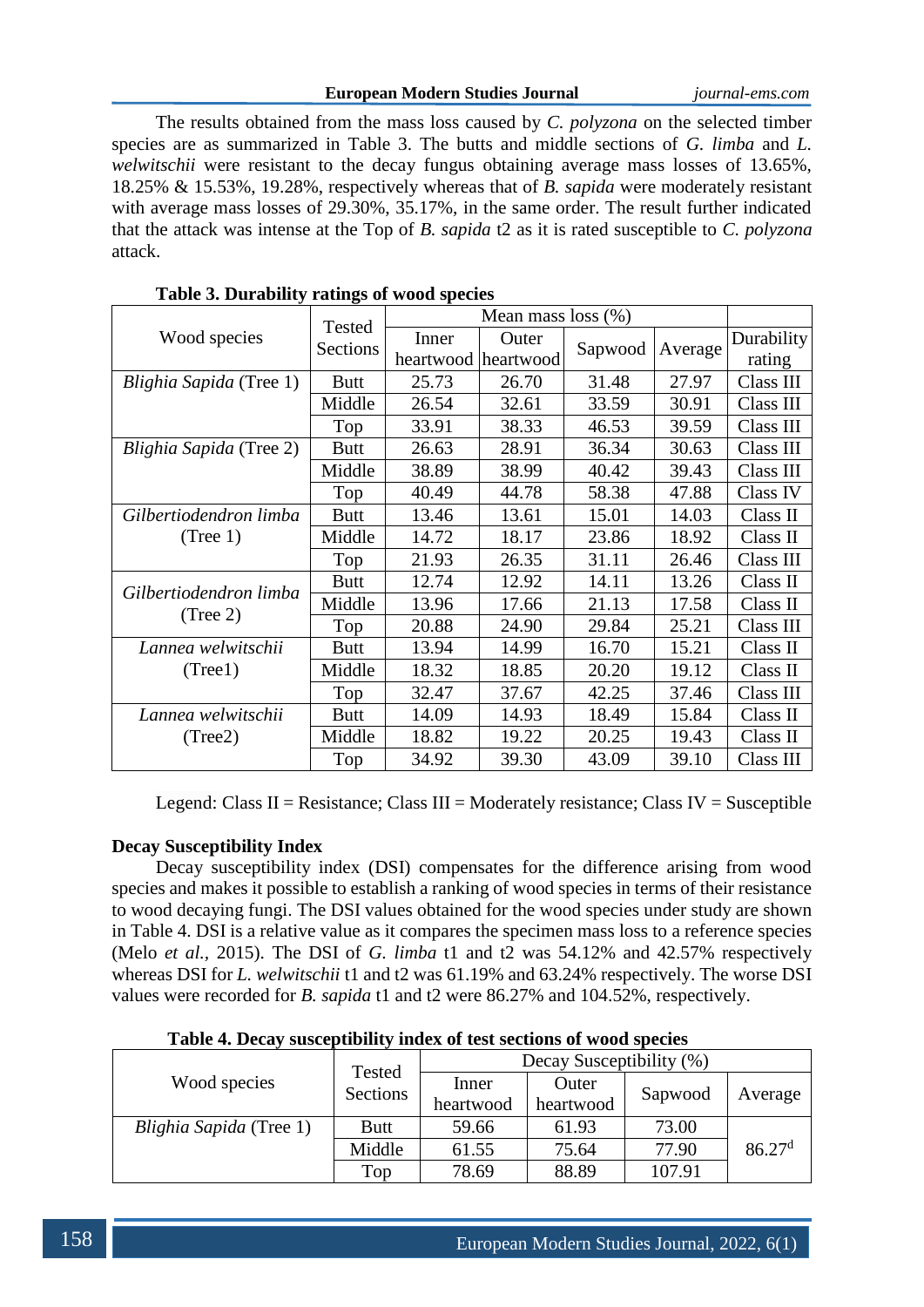| <b>European Modern Studies Journal</b> |             | <i>journal-ems.com</i> |        |        |                    |
|----------------------------------------|-------------|------------------------|--------|--------|--------------------|
| Blighia Sapida (Tree 2)                | <b>Butt</b> | 61.77                  | 67.07  | 84.36  |                    |
|                                        | Middle      | 90.18                  | 90.87  | 93.78  | $104.52^e$         |
|                                        | Top         | 93.93                  | 103.85 | 135.43 |                    |
| Gilbertiodendron limba                 | Butt        | 31.17                  | 31.59  | 34.79  |                    |
| (Tree 1)                               | Middle      | 34.13                  | 42.16  | 55.35  | $54.12^{b}$        |
|                                        | Top         | 50.88                  | 61.12  | 72.21  |                    |
| Gilbertiodendron limba                 | Butt        | 29.54                  | 29.97  | 32.71  |                    |
| (Tree 2)                               | Middle      | 32.36                  | 40.97  | 49.08  | $42.57^{\rm a}$    |
|                                        | Top         | 48.43                  | 57.75  | 62.23  |                    |
| Lannea welwitschii                     | <b>Butt</b> | 32.30                  | 34.75  | 38.75  |                    |
| (Tree1)                                | Middle      | 42.52                  | 43.71  | 46.82  | 61.19 <sup>c</sup> |
|                                        | Top         | 75.35                  | 87.33  | 98.01  |                    |
| Lannea welwitschii                     | <b>Butt</b> | 32.71                  | 34.64  | 42.86  |                    |
| (Tree2)                                | Middle      | 43.61                  | 44.59  | 46.97  | $63.24^{\circ}$    |
|                                        | Top         | 81.01                  | 91.14  | 99.89  |                    |

Note: Reference species is *Terminalia superba* with average weight loss of 43.13% (1.05) Figures in columns with the same letters are not significantly different (Turkey's multiple test,  $p > 0.05$ ).

Thus among the species used, specimens from *B. sapida* t1 and t2 were more susceptible to decay caused by the action of *C. polyzona*, recording higher average DSI than the specimens obtained from *L. welwitschii* t1 and t2 obtaining 61.19% and 63.24% respectively, whereas 54.12% and 42.57% were recorded for *G. limba* t1 and t2 respectively (Table 4). Thus *B. sapida* is more susceptible to decay caused by *C. polyzona* than the other species used in the study.

## **Discussion**

The durability of wood determines its ability to resist fungi and termites attack and to prevent decay. In construction and engineering applications, wood with high durability will withstand attack from fungi and termites and perform its function in service by carrying specified design loads (Viitanen, 2014). Wood with low durability can easily be attacked by fungi and termites which can lead to decay and mass loss. The loss of mass will lead to reduction in strength of the material, which in turn can cause structural failure (Appiah-Kubi *et al.,* 2017). From the above, the result obtained shows that specimen obtained from the portion or section of the timber significantly affect the durability of wood against decay. Generally, the mass losses recorded for the portions or sections had statistically significant effect on wood resistance against the selected decay fungus, *C. polyzona*. Hence according to the ANOVA, there was a significant effect of the species, section, portion and their interaction on the mass loss of the timber by the action of the fungi (Table 2). The differences in the deterioration rates between the species may be due to the high concentration of phenolic extractive compounds present in the wood specimens. A study by Subki *et al.,* (2018) explored the role of thiamine in plants, current perspectives in crop improvement and the thiamine activities in resistance to pathogens. It was clear that content of thiamine in timber could boost resistance to decay by the activities of *Coriolopsis polyzona*.

*Gilbertiodendron limba* anatomically has large pores evenly distributed in the growth rings with tyloses containing inclusions. These inclusions could contain fungitoxic substances that could contribute to the resistance of the species to the decaying activities of *C. polyzona*  (Ashaduzzaman, 2014). Hence the resistance of *G. limba* to the decaying activities of *C. polyzona* could be as a result of its chemical constituents.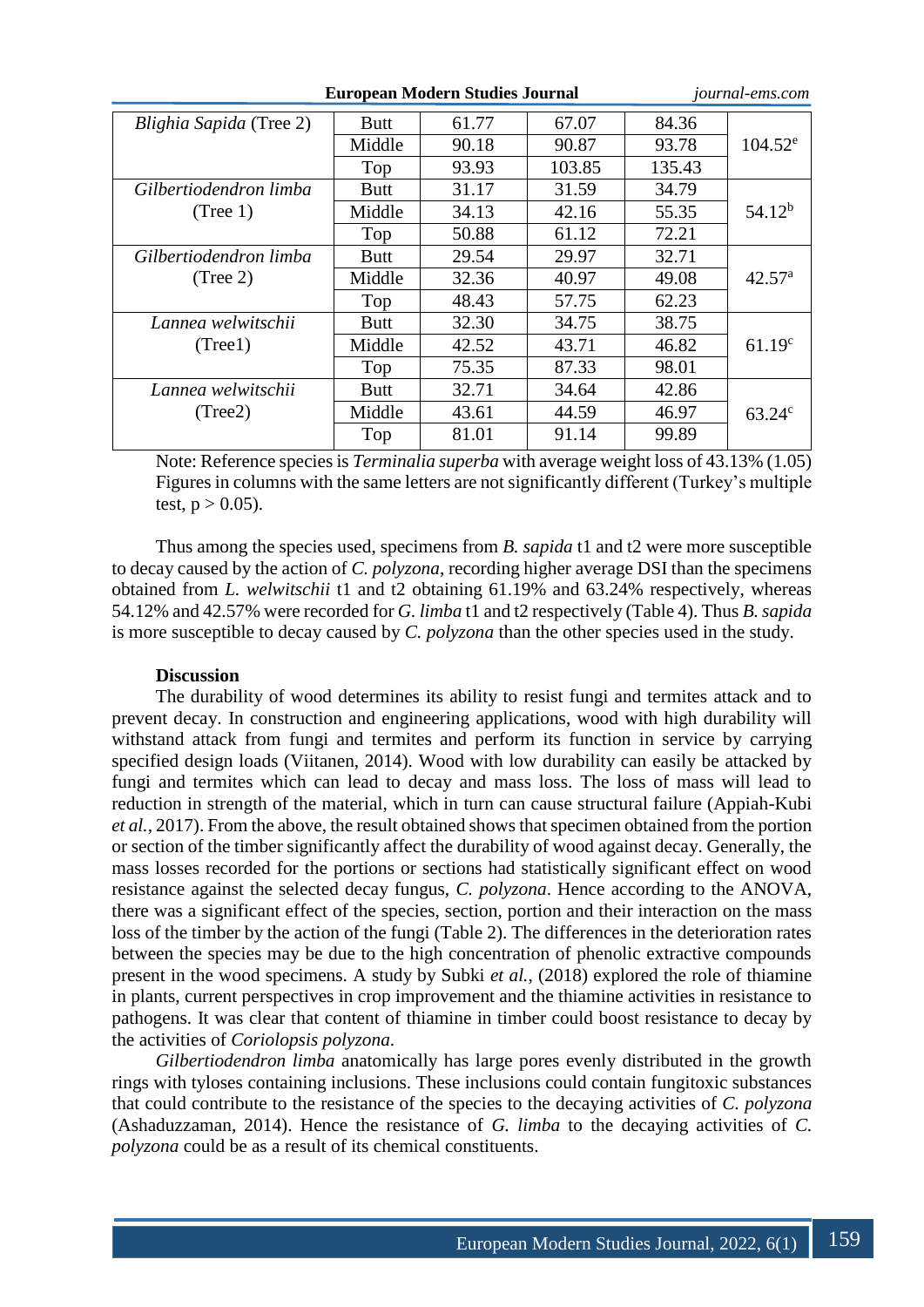*Blighia sapida* contains riboflavin (Deng *et al.,* 2014) which enhance pathogen resistance that could contribute positively to the resistance of the species to decaying activities of *C. polyzona*. Boubakri (2017) indicated that ascorbic acid (AsA) protects plants from pathogen attack. He further emphasized that AsA interact with key elements of a complex network orchestrating plant defense mechanism, thereby influencing the outcome of plant-pathogen interaction.

*Lannea welwitschii* was resistance to the decay fungus. Similar result was obtained by Sadiku *et al.*, (2021). During their study on the resistivity of ten Nigerian timber species to fungi, they concluded that the resistance of *L. welwitschii* to decay fungi could be caused by the high phenolic extractive content in the heartwood that contributed to wood protection. Sadiku *et al.,* (2021) further observed that *L. welwitschii* was resistant to fungi but susceptible to termite attack. Although fungal species attacked all wood species, the attack by white rot fungus (*C. polyzona*) appeared to be more intense. These findings were consistent with previous findings of Nzokou *et al.* (2005) and Schultz and Nicholas (1997).

The DSI of *G. limba* confirms the earlier result which indicates that *G. limba* is resistant to the decaying fungi. Fojutowski *et al.* (2009) and Curling & Murphy (2002) indicated that wood species with DSI value of 100%, means it has the same decay resistance as that of the wood used in the test for comparison. Also, wood species with DSI values lower than 100% indicate more resistance to fungal attack than the wood used in the test for comparison. Finally, DSI values greater than 100% indicate wood species with less resistance to fungal attack than the wood used in the test for comparison. Generally, the selected wood specimens showed higher resistance than the reference wood species as their DSIs were lower than 100%, except *B. sapida* t2. There was a significant influence of the species on the susceptibility to the decaying fungus.

Sadiku *et al.* (2021) acknowledged that comparatively the attack by white rot fungi (*C. polyzona*) on wood species appeared to be more intense. This could be due to the fact that hardwoods are more susceptible to white rot decay fungi than softwoods (Nzokou *et al*., 2005). White rot fungi are always included in the testing of the natural durability of hardwood species because they attack all the wood components, whereas brown rot fungi preferably attack the hemicellulose and cellulose components, leaving the lignin component undigested (Green & Highley, 1997). These findings were consistent with previous findings of Nzokou *et al.* (2005) and Schultz & Nicholas (1997). According to Nzokou *et al*. (2005), the high weight loss values obtained due to *Lentinus sajor-caju* attack in all heartwood samples of 10 timber species were attributed to the fact that hardwoods are more susceptible to white rot decay fungi than softwoods (Schultz & Nicholas, 1997).

#### **Conclusion**

Mass loss obtained by the three wood species was used to evaluate their durability to decaying activities of *Coriolopsis polyzona* using accelerated laboratory soil-block test. *Blighia sapida*, tree 1 & tree 2 recorded mean mass losses of 32.83% & 39.31%, whereas *Gilbertiodendron limba* tree 1 & tree 2 recorded 19.80% & 18.68% and *Lannea welwitschii* tree 1 tree 2 recorded 23.93% &31.31% in that order. Although none of the studied specimens recorded high resistance to the decaying fungus, the results indicate that *G. limba* could be classified as resistant to the activities of *Coriolopsis polyzona*, followed by *L. welwitschii* and *B. sapida* which recorded the highest values in terms of mass loss caused by the fungus. Further research could be conducted on the mechanical properties of these species to enhance their utilization in the timber industry.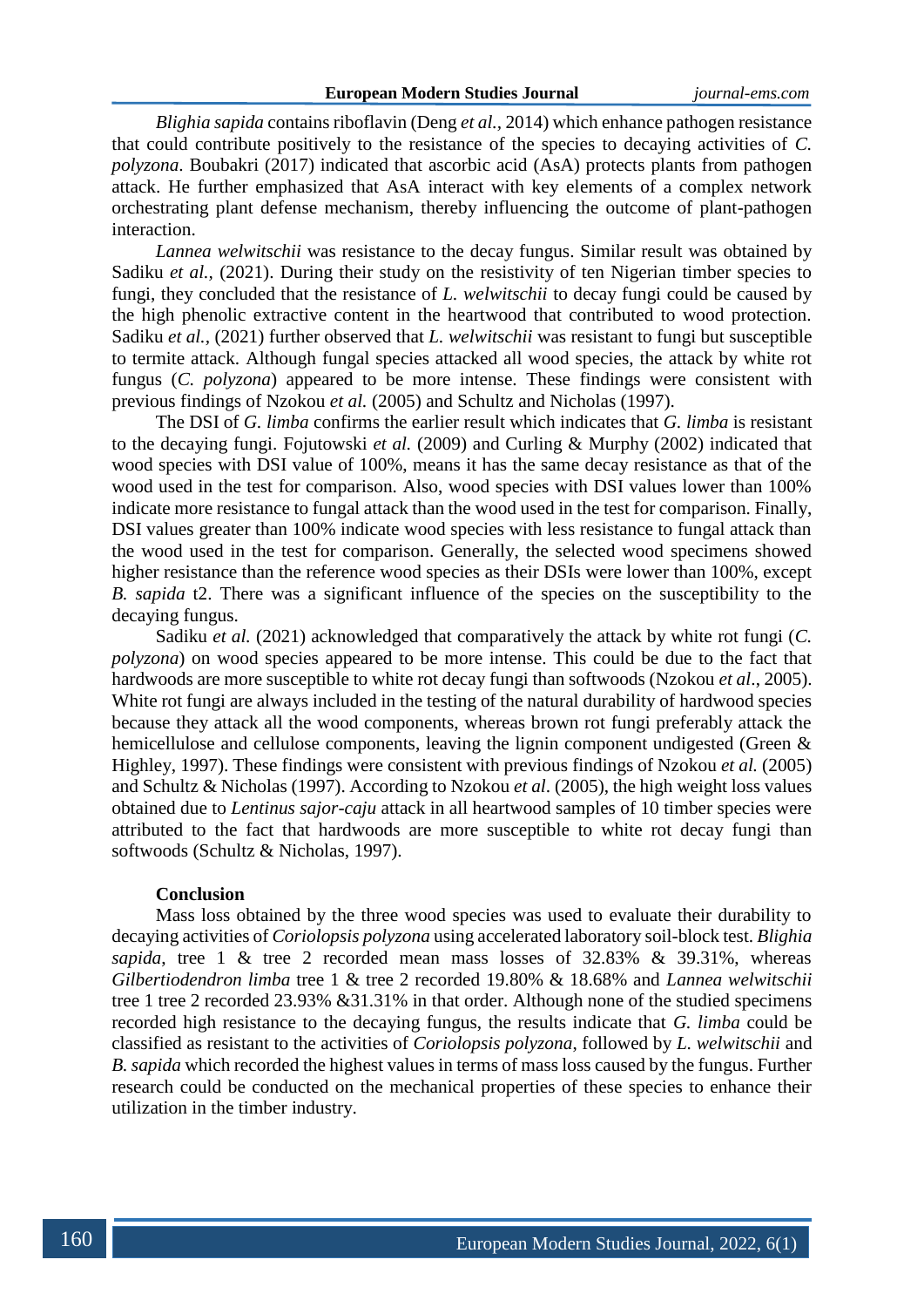## **Acknowledgement**

Special appreciation goes to BVRio for making available the funding for the study and CSIR-Forestry Research Institute of Ghana for making available their research facility.

#### **References**

- Aigbokhan, E. I., & Igho-Osagie, U. P. (2019). Extracts from Melzian's Bini Dictionary Ii: Catalogue of Narratives and Annotations on Bini Ethnobotany using Africa-Wide (Prota) Criteria. *Nigerian Field*, *84*, 30-72.
- American Wood Preservers' Association (AWPA). (1999). Standard E10-91. Standard method of testing wood preservatives by laboratory soil-block cultures. AWPA Book of Standards. Granbury, TX. pp. 375-385.
- American Society for Testing and Materials ASTM D 2017-05, (2005). *Standard method of accelerated laboratory test of natural decay resistance of woods*: Annual Book of ASTM Standard. Philadelphia, v. 0410: 5p.
- American Society for Testing Materials ASTM D 2017-81, (1999). Standard Method of Accelerated Laboratory Test of Natural Decay resistance of Woods. D 2017-81 (Reapproved 1994). Vol 04.10 on Wood. Annual Book of ASTM Standards. ASTM, West Conshohocken.
- Appiah-Kubi, E., Militz, H., Gellerich, A. & Kankam, C. K. (2017). Decay Resistance of Plantation-Grown Khaya Ivorensis to Brown-Rot and White-Rot Fungi, *Ghana Journal of Forestry*, *33*, 31 – 37.
- Appiah, M. (2013). Tree population inventory, diversity and degradation analysis of a tropical dry deciduous forest in Afram Plains, Ghana. *Forest Ecology and Management*, *295*, 145-154.<https://doi.org/10.1016/j.foreco.2013.01.023>
- Asamoah, A., Antwi-Bosiako, C., Frimpong-Mensah, K. & Atta-Boateng, A. (2010). PROTA 7(2): Timbers 2 / Blighia sapida. Kwame Nkrumah University of Science & Technology, Kumasi, Ghana E-mail: asamoah38@yahoo.com C.S. Montes World Agroforestry Centre, Bamako, Mali Date EAO 29/10/2009; RL 10/12/2009; DL 29/01/2010; AOA 15/02/2010
- Asamoah, A. K., Owusu, F. W., Seidu, H., Govina, J. & Mensah, P. (2020). Promotion of 20 selected Ghanaian trees for Timber production and Marketing. Paper presented at a training workshop organized by BVRio and CSIR-FORIG on the theme: 'Creating Awareness on the Promotion of LUS and LKS and the use of the Responsible Timber Exchange as a tool for Promoting the Species'. Sponsored by BVRio and held at Excelsa Lodge, Kwamo near Ejisu 10pp.
- Ashaduzzaman, M. (2014). *Physico-mechanical and decay resistance properties of bio-resin modified wood*. A thesis submitted in partial fulfilment of the requirements of the Bangor University for the degree of Doctor of Philosophy Bangor University (United Kingdom). 147-170.
- Boubakri, H. (2017). The role of ascorbic acid in plant–pathogen interactions. In *Ascorbic acid in plant growth, development and stress tolerance* (pp. 255-271). Springer, Cham. DOI: [https://doi.org10.1007/978-3-319-74057-7\\_10](https://doi.org10.1007/978-3-319-74057-7_10)
- Curling, S. F. & Murphy, R. J. (2002). The Use of the Decay Susceptibility Index (DSI) in the Evaluation of Biological Durability Tests of Wood-Based Board Materials. *European Journal of Wood and Wood Products, 60*, 224-226. [https://doi.org/10.1007/s00107-002-](https://doi.org/10.1007/s00107-002-0284-2) [0284-2](https://doi.org/10.1007/s00107-002-0284-2)
- De-Angelis, M., Romagnoli, M., Vek, V., Poljanšek, I., Oven, P., Thaler, N. & Humar, M. (2018). Chemical composition and resistance of Italian stone pine (Pinus pinea L.) wood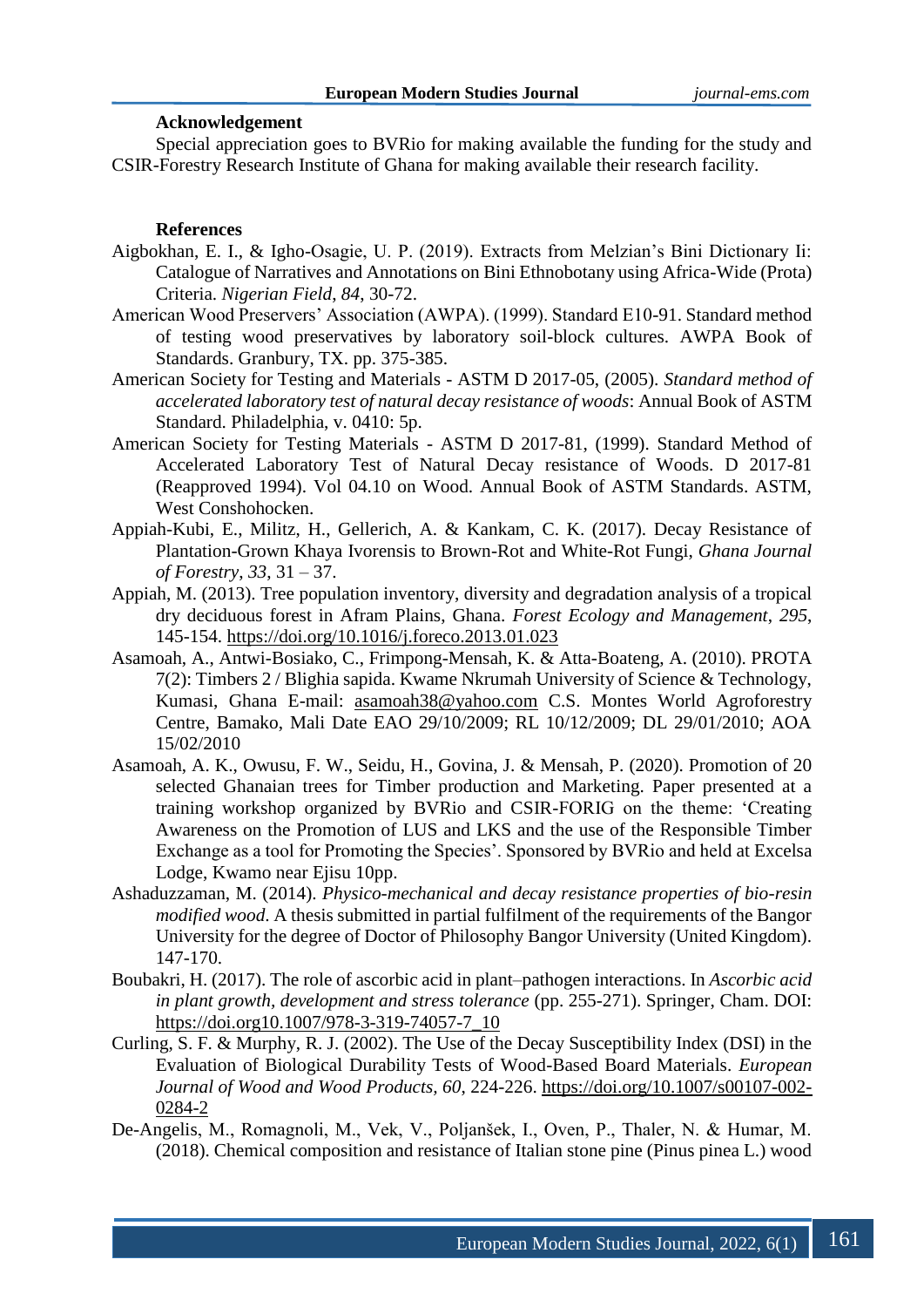against fungal decay and wetting. *Industrial crops and products*, *117*, 187-196. <https://doi.org/10.1016/j.indcrop.2018.03.016>

- De-Melo, R. R., Stangerlin, D. M., Campomanes Santana, R. R., & Pedrosa, T. D. (2015). Decay and termite resistance of particleboard manufactured from wood, bamboo and rice husk. *Maderas. Ciencia y tecnología*, *17*(1), 55-62. [http://dx.doi.org/10.4067/S0718-](http://dx.doi.org/10.4067/S0718-221X2015005000006) [221X2015005000006](http://dx.doi.org/10.4067/S0718-221X2015005000006)
- Deng, Y., Lim, A., Lee, J., Chen, S., An, S., Dong, Y. H., & Zhang, L. H. (2014). Diffusible signal factor (DSF) quorum sensing signal and structurally related molecules enhance the antimicrobial efficacy of antibiotics against some bacterial pathogens. *BMC microbiology*, *14*(1), 1-9 pp. https://doi.org/10.1186/1471-2180-14-51
- Fojutowski, A., Kropacz, A. & Noskowiak, A. (2009). Determination of Wood-Based Panels' Resistance to Wood Attacking Fungi. *Folia Forestalia Polonica, Series B, 40*, 79-88. https://ffp.matlibhax.com/pdf/40/Folia%20Forestalia%20Pol%20409%20Fojutowski% 20et%20al.pdf
- Gérardin, P. (2016). New alternatives for wood preservation based on thermal and chemical modification of wood—a review. *Annals of Forest Science*, *73*(3), 559-570. DOI: https://doi.org/10.1007/s13595-015-0531-4
- González-Laredo, R. F., Rosales-Castro, M., Rocha-Guzmán, N. E., Gallegos-Infante, J. A., Moreno-Jiménez, M. R., & Karchesy, J. J. (2015). Wood preservation using natural products. *Madera y bosques*, *21*(SPE), 63-76. ISSN 2448-7597
- Green, F. III., & Highley, L. T. (1997). Mechanism of brown-rot decay: Paradigm or Paradox? *International Biodeterioration and Biodegradation, 39*(2-3), 113-124. [https://doi.org/10.1016/S0964-8305\(96\)00063-7](https://doi.org/10.1016/S0964-8305(96)00063-7)
- Lemmens, R. H. M. J., Louppe, D., & Oteng-Amoako, A. A. (2012). Plant Resource of Tropical Africa. *Timbers, 2*(7), 304. PROTA.
- Moya, R., & Muñoz, F. (2010). Physical and mechanical properties of eight species from fastgrowth plantation in Costa Rica. *Journal of Tropical Forest Science*, 22(3), 317-328. https://www.jstor.org/stable/23616661
- Nzokou, P., Wehner, K., & Kamdem, D. P. (2005). Natural durability of eight tropical hardwoods from Cameroon. *Journal of Tropical Forest Science, 17*(3), 416-427. https://www.jstor.org/stable/23616675
- Obanda, D. N., Shupe, T. F., & Barnes, H. M. (2008). Reducing leaching of boron-based wood preservatives–A review of research. *Bioresource technology*, *99*(15), 7312-7322. <https://doi.org/10.1016/j.biortech.2007.12.077>
- Obiri, J., Lawes, M., & Mukolwe, M. (2002). The dynamics and sustainable use of high-value tree species of the coastal Pondoland forests of the Eastern Cape Province, South Africa. *Forest Ecology and Management*, *166*(1-3), 131-148. [https://doi.org/10.1016/S0378-1127\(01\)00665-X](https://doi.org/10.1016/S0378-1127(01)00665-X)
- Pournou, A. (2020). Wood Deterioration by Marine Borers. In *Biodeterioration of Wooden Cultural Heritage* (pp. 261-343). Springer, Cham. DOI: [https://doi.org/10.1007/978-3-](https://doi.org/10.1007/978-3-030-46504-9_5) [030-46504-9\\_5](https://doi.org/10.1007/978-3-030-46504-9_5)
- Rowell, R. M., & Dickerson, J. P. (2014). Acetylation of wood. In *Deterioration and protection of sustainable biomaterials* (pp. 301-327). American Chemical Society. DOI: 10.1021/bk-2014-1158.ch018
- Sadiku, N. A., Garuba, T., & Lateef, A. A. (2021). Resistivity of Ten Nigerian Guinea Savannah Timbers to Lentinus sajor-caju, Sclerotium rolfsii, and Subterranean Termites. *Forestist*, 17 March 2021.10.5152/forestist.2021.20053. DOI: 10.5152/forestist.2021.20053